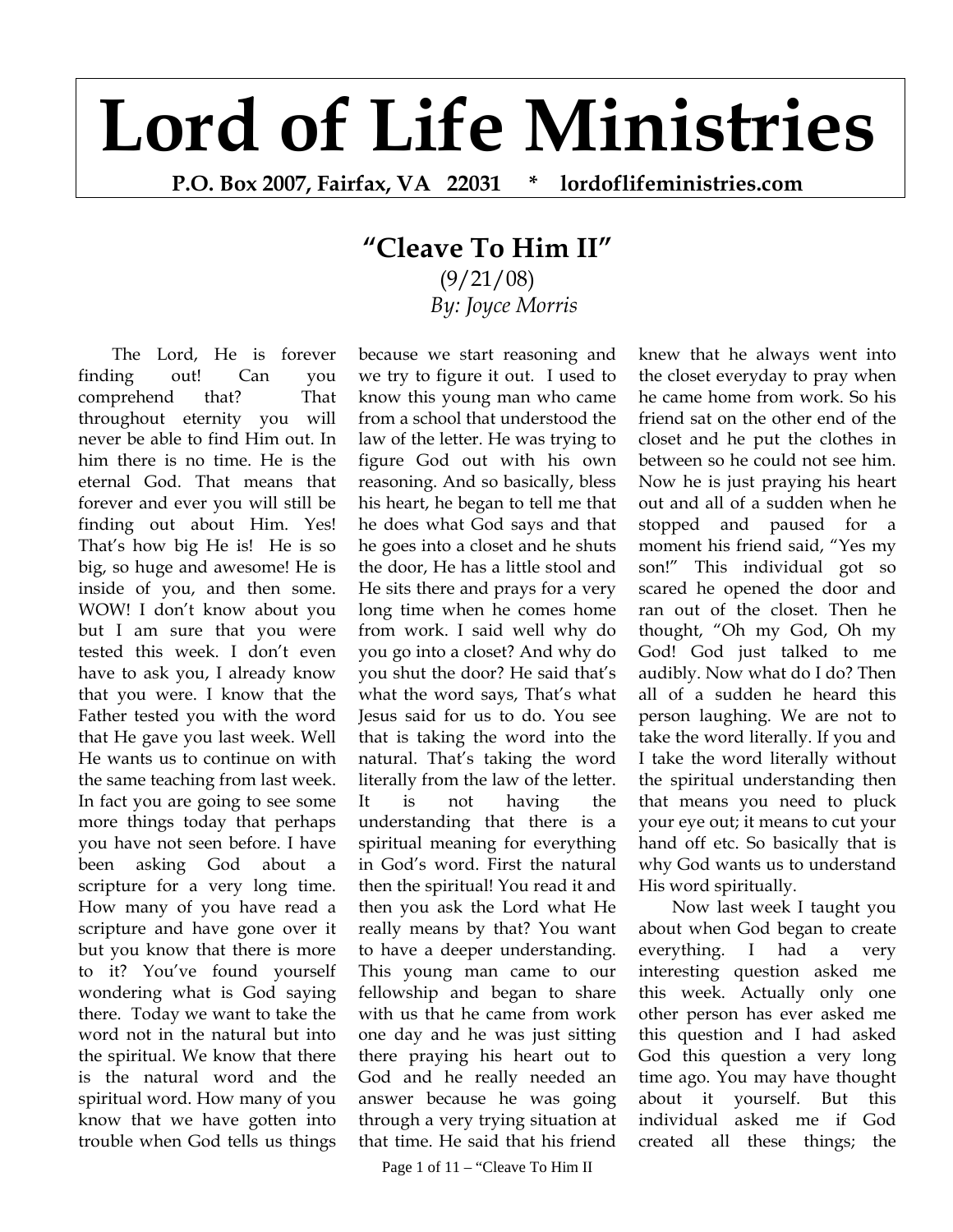destroyer, the waster and the wicked. He created everything that we see. He created the principalities and he created the tree. He created the animals. He created all of this! Then who created him? So I thought wow that's interesting, you don't hear anyone asking that question. So here is the answer God gave me a long time ago and this time again. He said "If I told you then I would not be God." He said that's why I am God, "I am the Alpha and the Omega, the beginning and the end and I am Spirit. There was nothing before me. And so therefore, I am the Almighty God. I am the creator of all things." And he said, "That is who I am." And so that's why He is who he is. God is very interesting. He is extremely powerful. I can not even express the power that God has. God has so much power that it is impossible to comprehend everything that he has created. But God decided that He wanted to share what he had and He created a son and that was Jesus. He is the first born, the first son that God created. So God turned it over to him to create everything that you see. And so basically God created just by speaking the word. He thought it and then He spoke it into being. He called things even though they were not and then it manifested in its time the way he wanted it to manifest. He saw everything in His mind; how it was to look and what it would be. Just like you, he designed you in your mother's womb. You had no choice of your color or race. You had no choice in your hair color or the color of your eyes. You didn't have any choice of your parents. He made

the decision about the spirit He would place in the womb of your mother. He made each one of you so uniquely different. And every now and then you'll see someone who looks so much like you. But yet everyone's personality is different from others. God is so very interesting and everything that He designed is unique and wonderful.

God created first the natural then the spiritual. Read that in **I Cor. 15, 45-66.** It talks about first the natural then the spiritual. So God created a natural people. He created a people who where in that natural human nature. In that natural human nature man had a carnal mind. He gave them a mind, he gave them a soul. He gave them the ability to live by what they saw, by what they heard and by what they felt. They lived in their emotions and their five senses and the only thing that they could go by was their own thoughts which came from their carnal mind. The carnal mind is the serpent. That is where the spirit of Satan operates.

 I am going to read to you **what rest means**. And this is what Adam was experiencing in the beginning in the Garden of Eden. Also Adam means refreshing. If and when you get out of the rest of God, begin to praise and worship Him. This will bring your soul back into a place of rest in Him. You will feel so refreshed once you have entered back into the presence of God. So this is the day of refreshing. This is the day of the presence of the Lord. This is the day of His moving by His Spirit and by His presence to refresh your mind and to renew you and to bring you into a stillness in also means quiet; it means your thoughts are quiet. Have you ever gone to bed and find that your mind is going all night with every kind of thought you can think of? Well the way to get back into that peace and a rest is you focus on Him. You begin to worship Him and praise Him and then He brings all those thoughts into captivity and consumes them and then He refreshes you again. Then it goes on down here, **quiet relief from troubles or emotions, to be at ease, to be quiet, to be still, to rely on; to depend on.** 

your mind to a state of peace. It

 I can remember a minister came through one time and I thought "Man he is strange, he is so strange!" I never saw him get upset. And I thought you can't even push his buttons. What's wrong? Is something wrong with him? But you start walking in the Spirit and walking in the rest of God and in the mind of Christ. You basically are letting the Word be in control of you. People will look at you and wonder, "how peaceful." Because I want to tell you, hey, are we not in perilous times? I mean does anybody agree with me on that one? These are the times that God told us back some time ago in visions that we've had over the years. He told us some time ago that in this time and this day we have to depend on Him and rely on Him and that He is the one whom we need to look to. He told us a long time ago that the time will come that you cannot depend on banks, you can't depend on Master Card, you can't depend on your stocks, you can't depend on anything but Him. I can remember years ago, **I had a vision where there was a**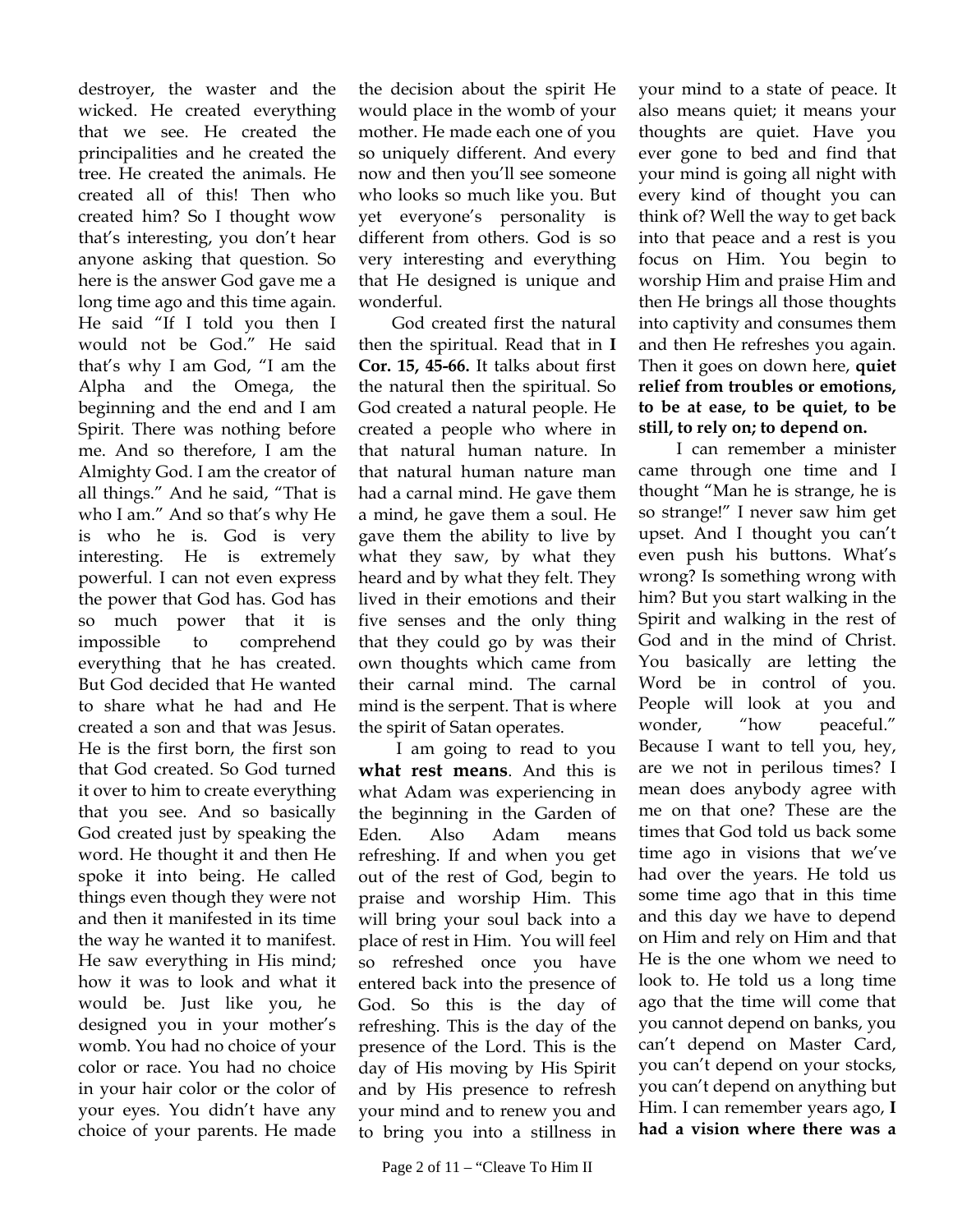**thermometer and people where looking up and down, up and down. I thought what in the world is that Lord? And all of a sudden the thermometer busted**. **I said "What is it?" He said,"It is the stock market"** So you see God is trying to bring man to an understanding that we need to rely and depend on Him and we haven't been doing it. Our country has not changed so He just lets things keep going the way it has been going. We are going to have to start depending on Him. That's for sure! That's good news. I can remember when I did not have anything. I did not have any money to make my house payment. I still have to depend on Him and I am glad that I have to depend on Him because if you didn't you would miss the miracles and the little wonderful things that he does in your life. You would miss the blessings that he gives you. Do you understand? He doesn't mind if you have the money but don't forget to depend on Him and to rely on Him. And so basically the good news is that He has given you more wisdom, more understanding so that you can begin to stay in this rest because there are people that are in such fear today, there are some who do not know what to do. Many have lost their homes and they do not have anything to go back to, so count your blessings. Everyone here count your blessings! Thank God and praise God for what He has done in your life and for what He has given to you. You need to be praying for these people; you need to intercede for them because even if you were to lose everything you haven't lost your

life. Remember God owns everything in the world. He told me a long time ago, He said Joyce, I own the banks, and I own everything in the world. The earth is the Lords and the fullness thereof. And there is no shortage at all in the Kingdom of God. As long as we look to Him there will be no shortage. As long as I learn to depend on Him and don't try to make it happen. God is always there and I've been walking with Him for a very long time and some of you here too! Let me tell you, He has never let me down. If you put Him first He will never let you down. He will cause people to favor you.

**See Is. 11:10 And in that day there shall be a root of Jesse, which shall stand for an ensign of the people; to it shall the Gentiles seek: and his rest shall be glorious.** 

You are going to be His ensign. What does that means Sister Joyce? There are a people who are going to walk in this rest. And there is a people who will walk in this peace and all the people around them will be troubled in there mind and you will be an ensign. They will come and they will want to know why you are not upset? Why you are not afraid? What is wrong with you? What have you got? They are going to be ready to listen and want what you have in Christ. They are going to be ready to listen! Do you understand what I am saying? So that's the good news, that's what I rejoice in right now. God is bringing people to us like the individual over the weekend that has a need. They're in trouble with their business right now and do not know what to do. He came

and said that he did not know what to do. He has a partner and they are very worried. I know he wouldn't mind me sharing these things. He wants you to continue to pray for him, because he needs the wisdom of God to make the decisions that he has to make now. God said to him, "I want to change you. That is what it is all about. It is to change you and to bring you closer to me. Then you will start to depend on me. I will show you what to do." You should have seen the transformation on this man's face when he left. God is good isn't he! So anyway, to be quiet; to be still; to rely on; to depend on. **This is what rest means. To rest from labor. The mind is at rest from labor. The mind has ceased from being disturbed.** We all need that.

Now I am going to show you how to do it. How to get there, ok! Does anybody get agitated at times? Of course you do! Raise your little hands, all of us do. "A place of quiet permanent habitation." So God has a people in the kingdom of God in the Garden of Eden and they had a place in God. They were abiding in God and they where eating from the tree of life. They were feeding off of the word and the Spirit. They were not feeding off of the lust of the flesh. They were not feeding off of their self will. They were totally relying on their heavenly father and communing with their Father because a pure heart is an individual who cleaves to God. One who will hold fast to God will rely and depend on their heavenly Father. Lord have mercy! **It ceases to be disturbed or agitated; a place of quiet permanent habitation. To**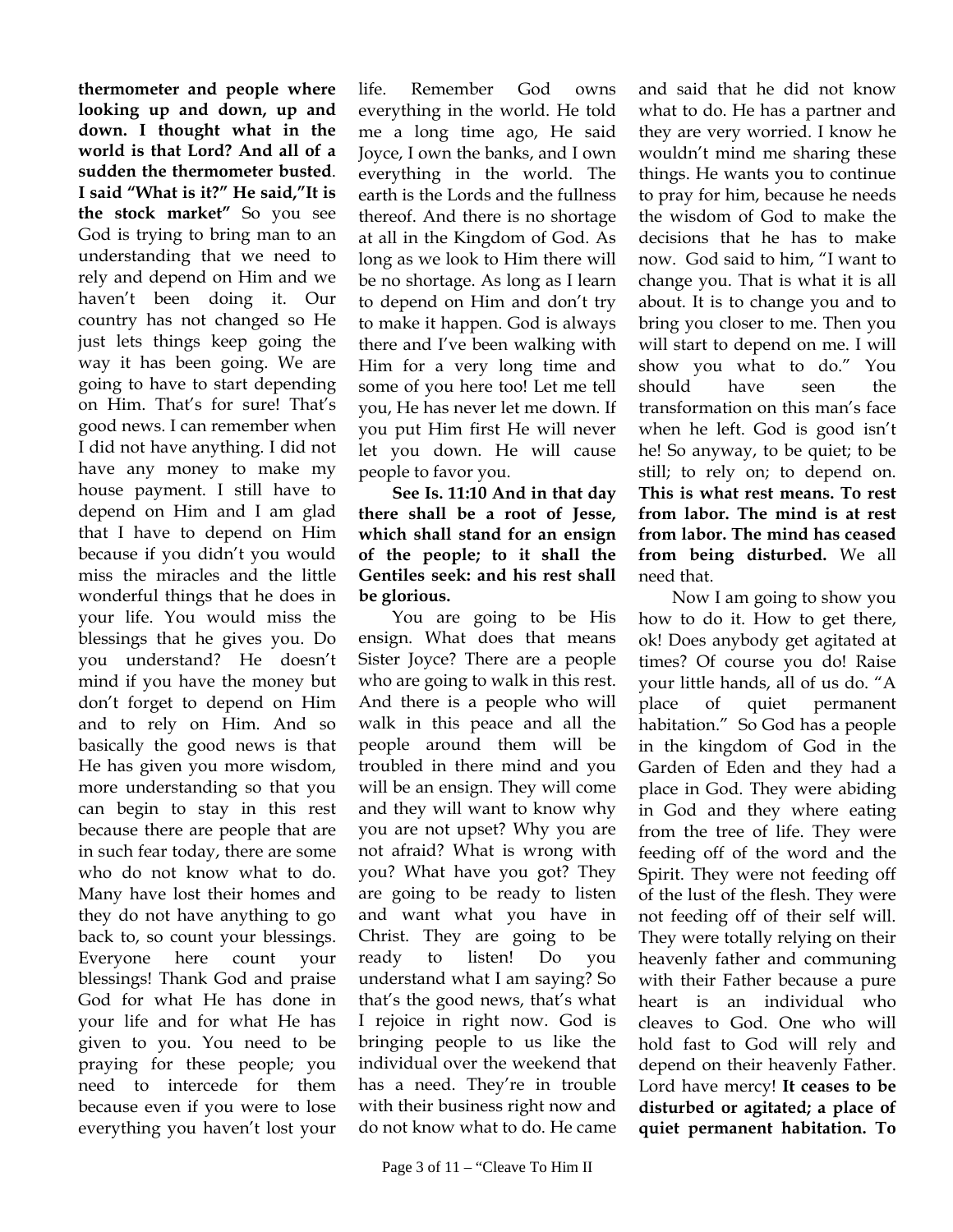**be still and to know that he is God! Not to be agitated or have any anxiety or fear. To continue; fixed.** Now this is where Adam was. There was no death in that realm, because there was no thought that was bringing any death and there was no thought that was bringing him out of that realm of peace and joy. Are you excited yet? Ok let's go there. His heart was fixed. You have got to fix your heart. You've got to have a heart after God. He likes to be pursued; trust me he really does. He loves for you to fix your heart and go after Him. A fixed heart is one that is consistent, a state of reconciliation to God.

Let's go back to Genesis, I want to show you something. God created a spiritual man which was corporate; more than one individual. Every individual in this room has been called to be a son or you wouldn't be here. It is a great privilege. Many are called but few are chosen. It is a great honor that God has chosen some sons. He chose twelve disciples. Twelve means divine government. He chose twelve because he was going to allow Peter to use the Keys of the Kingdom. He was going to give them the authority to rule the world again with the Keys of the Kingdom.

 It says that after God created Adam He wanted to create a help mate. As you can see here they were called "they". The soul and the spirit. He did not have a body yet. Just to give you an example, you came out of God and you were spirit. When you came out of your mother's womb you came into the Adam nature and you have a body. Here is Adam; he is created as a corporate people and

they were spirit and soul. And God called them "they". He also called them male and female, ok! So then God put Adam in a lower realm just like Jesus. Jesus was spirit and the word. Jesus was willing to come and lay down the glory that he had with the Father and come to receive a glory here on earth to be the expression of who God is so that man could see. Man was not able to see or understand who God was under the law of the letter. Man could only see that God was a spirit. They saw miracles through Elijah and different ones but they were still trying to keep the law and do the rituals until God brought in the new covenant through Jesus Christ which is the Kingdom of God. **Heb. 2:16-18 For verily he took not on** *him the nature of* **angels; but he took on** *him* **the seed of Abraham. Heb 2:17 Wherefore in all things it behoved him to be made like unto** *his* **brethren, that he might be a merciful and faithful high priest in things** *pertaining* **to God, to make reconciliation for the sins of the people. Heb 2:18 For in that he himself hath suffered being tempted, he is able to succour them that are tempted.**

 So God sent Jesus in a virgin called Mary and he was born with the blood of God. He couldn't come through Adam because Adam had that carnal nature. The blood had to come totally from God so that it would be able to break the power of sin in the consciousness of mans life. So therefore you can see that here Adam was lowered into a lower realm. It's just like if you take an ice cube; but you take water which is fluid and you freeze it.

It makes ice cubes but it's the same thing but it is in a different form. Do you see that? So here is spirit and soul, it's the same thing but he was lowered into a different form He was condensed into a body that God made out of the dust of the earth. He wanted Adam to be able to express himself so that all the other people there that had that serpent nature, which is the carnal mind, would be able to see the expression of His Kingdom and that he was to set the captives free. He was to set the prisoners free from their minds. He was to express the Garden of Eden which is the Kingdom of God here in the earth. **Gen 2:28** 

Eve must to have been very beautiful when God created her. Because what did he do? Notice after God brought Eve out of the rib, **Gen. 2:23, 24** Adam said,"This is now bone of my bone, flesh after my flesh. She will be called woman". Now God did not name her. Adam names her. Remember Adam had the privilege to name all the animals! So here he named her Eve. I want you to see what happened here because she was taken out of man. **Therefore shall a man leave his father and mother and shall cleave unto his wife and they shall be one flesh.** That is when pride set in, not when eve was tempted. Adam opened the door to his soul right then. Therefore you are drawn away by the lust of your own flesh. God cannot tempt you. God will not and can not tempt you. What draws you away is the lust of your own flesh. What draws you away is your own ego, your own self will, your own pride. **James 1:13, 14**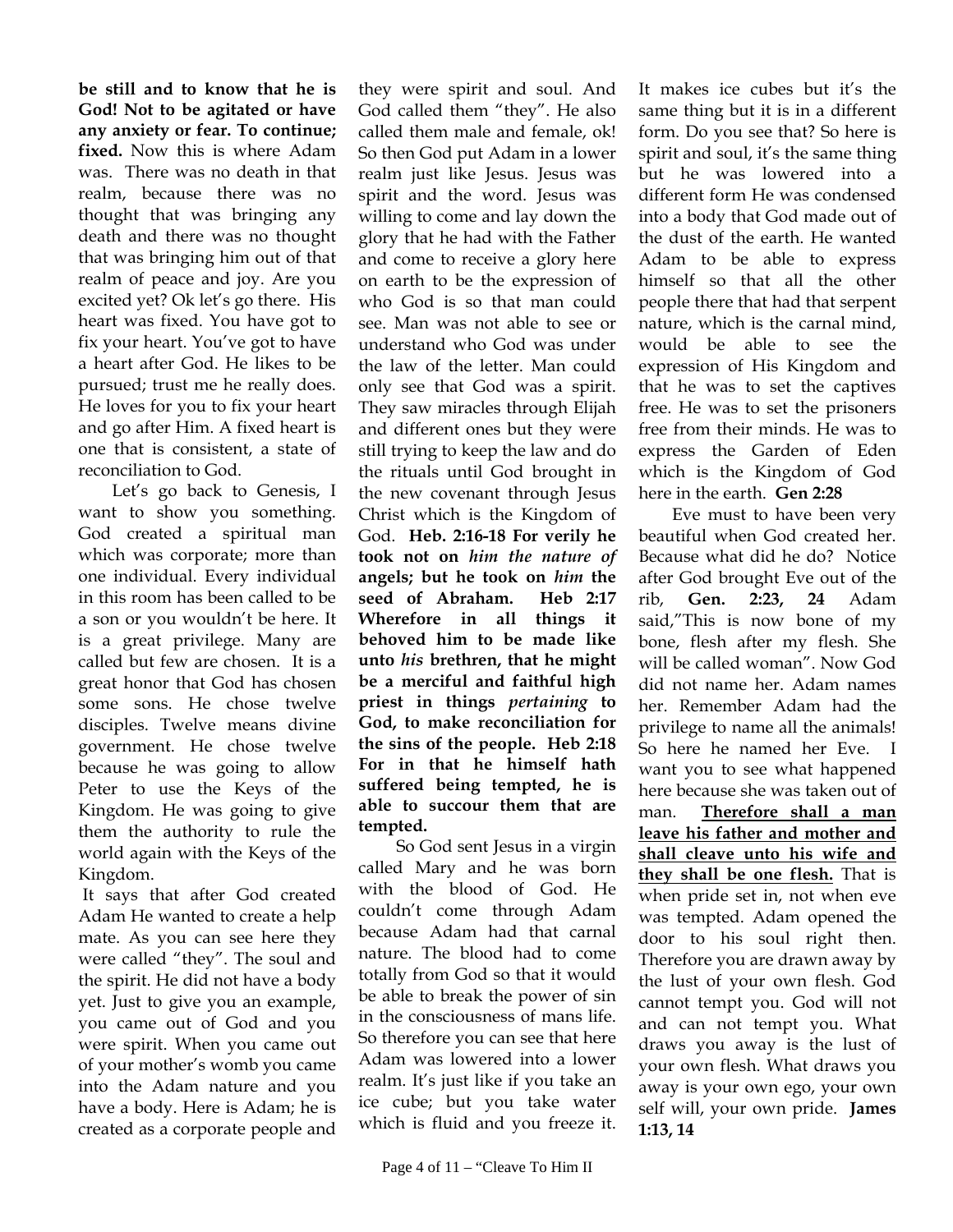And so here God was telling Adam, I want you to depend on me. I want you to rely on me. I want you to walk with me. I want you to love me. I WANT TO BE FIRST IN YOUR LIFE. I WANT YOU TO CLEAVE TO ME! I want you to obey my word and obey my voice. I just gave you an instruction and that's all I want you to do and you can live forever. Adam made a decision to cleave to his wife. Now we know that Adam did not have a natural mother, so you learned last week that his mother and father was God himself. God has the feminine side and he has the masculine side. He has the compassion and he has the patience. But on the other hand he has correction and judgment. So here he left his mother and father and decided to cleave to his wife. Someone asked me this question. What does cleave mean? **It means to cling or stick fast; to be faithful. That is the positive side.** Adam was to stick fast and to become faithful to God but instead he became faithful to his helpmate. **Cleave also means to split, to separate along a natural line of division to ones ways.** In other words Adam divided himself from God and went his own way. O Lord Have mercy! He cleaved to his self will; he cleaved to his ego and pride. So he became the god of his temple. You are the temple of God and God sits inside of you and me and He wants to be supreme in our lives. He doesn't become supreme right away because He really has to undo our thinking and undo the things that we have been taught in the world. If you can understand that Adam had so much power and

he had so much authority and had dominion over the whole entire world but he lost it and he gave it up, he gave it up and cleaved to Eve. He forgot who he was.

When the serpent came to Jesus he said, if thou be the son of God. The whole idea was to usurp. And for us the whole thing is to remove you away from the goal that God has called you to. The ultimate purpose of God is for you to really come forth into His image. He is your inheritance and for Him to be your inheritance is to be just like Him; to think like Him; to behave like Him, walk like He walked, and speak the way He spoke, to demonstrate His authority and His power. Now there is a carnal mind power that has energy and a power that is in man. Jesus demonstrated the power that the Father has. Jesus was tempted, tried and tested in every area in his own self will yet without sin. If you don't know who you are in Christ you will begin to listen to all these thoughts that are not true.

The serpent is the carnal mind which the spirit of this world operates through. There is the Spirit of Truth and the spirit of error. There is the spirit of God and the spirit of this world (Satan) which totally lies in wickedness. The spirit of this world gets a hold of a lot of Christians. Come on, hear what I am saying! There is a spirit of this world that gets a hold of those that are in the churches today. I am going to take you into the Word because God wants you to be wise. He wants you to have wisdom. He wants you to know the difference what is real and

what isn't, and not be deceived. He also wants to teach you not to deceive your own self.

Now Jesus demonstrated that power and the reason that He was able to demonstrate it is because He had the understanding that he was here to do the will of His Father. That is what you are here for; To do God's will and you are to be about His business. Jesus understood that at the age of twelve. Some people and some Christians do not know who they are or why they are here. They do not know the purpose of God. They go all through their lives that way never having that understanding. Every test that Jesus had to go through had to do with the self will. The thief came and wanted him to get into the soul. He said, **if** thou be the son of God. He was trying to put doubt in His mind so that He would forget who He was. Also he said, Cast thyself down; if you be the son of God, cast yourself down, come down out of that heavenly state in your mind and get into your self will, get into your ego. God will give you angels and He will pick you up and put you back into the spirit again. That's basically what he was saying. The whole thing is the serpent wants to get you to come out of the realm of the spirit and of the mind of Christ. Come on hear what I am saying! He did not do it. He always referred to the word, THE WORD! That is why you have to KNOW THE WORD. **That is how He overcame**. He overcame through the word. When you deceive yourself you loose sight of the word. You totally loose sight of the word of God. Jesus kept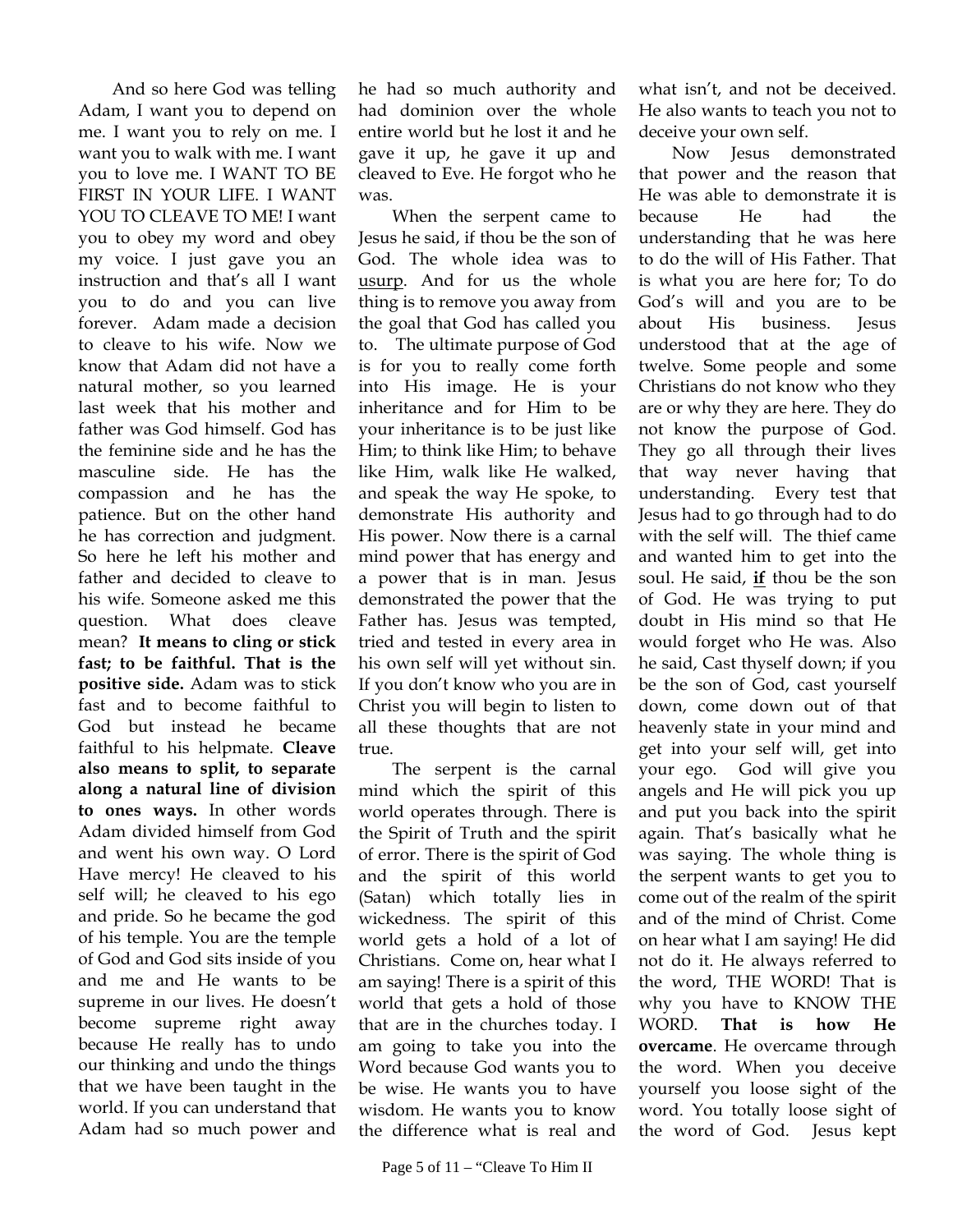saying the word, the word, THE WORD! The serpent offered him the whole world. So who is the god of this world? Man. Man has been the god of this world. Man is a beast and that's why the world is in such a mess today. **Matt. 4:1-11** 

Israel did the same thing. In **Deut. 30:19, 20 "I call heaven and earth to record this day against you, that I have set before you life and death, blessings and curses. And that's exactly what he was doing in the Garden of Eden with Adam. And he is talking to Israel. I have set before you life and death, blessings and curses, therefore choose life. Choose the tree of life. And both thou and thy seed may live that thou may love the Lord thy God and that thou may obey His voice that thou may cleave unto Him.** Adam did not obey His voice. He did not choose to cleave to God but he wanted to cleave to his soul. There are times that you and I choose to cleave to our soul and we do not choose to cleave to God. Let me tell you, if you chose to cleave to God with every decision and every choice you make, the mind would be transformed. Totally transformed! But it is a process that God has to take you through to where you begin to recognize when it is not Him and when it is. Because through this life you have collected so much stuff that God has to undo it and tear it down and root it out and then build up. Then He teaches you how to choose life. Here He was telling Israel the same thing. That is what He had told Adam in the garden, to cleave to Him. But Adam chose to cleave to the soul. And that was the fall and when death entered in.

Let's go to James. I want you to see what happened. Adam became double minded, he was drawn away. I'm in **James 1:8. A double minded man is unstable in all his ways.** So therefore Adam became double minded. He fell from all the wisdom that he had. I am going to show you something that God explained to me about what it really means. In **James 1:12 Blessed is the man that endures temptation, for when he is tried he shall receive a crown of life. In Revelations 2:7 He that over cometh will eat of the tree of life.** That's what the word says! It's the overcomer! Every time you overcome you are feeding off of the tree of life. When you are tried, when a temptation comes, it is because sometimes there is still a weak area in your life. God knows what the weak area is. He knows where you are weak and the only way that you and I get there is to be proven, tried and tested. You don't send a spaceship out to the moon until they, TEST IT! They are trying to iron out all the weak areas. That is what God is doing with you and me. He is allowing all these weak areas to be ironed out of us. **Ye that overcometh will eat off the tree of life, that's what the word says in Rev. 2:7.** It's the overcomer! So even though you may have had the experience of marrying Him and having that old man buried in water baptism, you are the one that makes him alive again. How you make him alive is through our own thoughts. How you make him alive again is that you come in agreement with a thought in your mind and you do not replace those thoughts with the word of God. The only way

that God wants you to deal with the thoughts in your mind that are not like Him is to replace that thought with His word. When you have those thoughts you must say what are those thoughts doing to me? Are these thoughts giving me any life? Are these thoughts giving me any peace? Is there any substance to these thoughts? Is there any life in them at all? Do these thoughts line up with Gods word and His thoughts?" When they do not line up with God's word remember a word or a scripture that He has given you. Sometimes you have to remind yourself. I do sometimes because of the things that I have to deal with and lose sight of the word that He spoke to me. I have to remind myself what He said. I have to say it to myself or speak it out loud. I begin to praise and worship Him! Sometimes I say soul shut up! Bless the Lord O my soul and all that is within me! Sometimes you have to tell your thoughts to shut up. Sometimes you have to say I am not listening to my soul. I am not going there. I am going to listen to what my heavenly Father says.

Adam was drawn away by the lust of his own flesh. What drew him away was his own ego and his own pride. A fall doesn't happen until pride sets in. Pride has to set in first. The word says humility has to come first before God can exalt you. I said, God you are interesting. He has to bring you down in order to bring you up. Isn't He something else? I said God, you are strange. The more you become like Him you get strange too. So if you endure that temptation you receive a crown of life. You begin to feed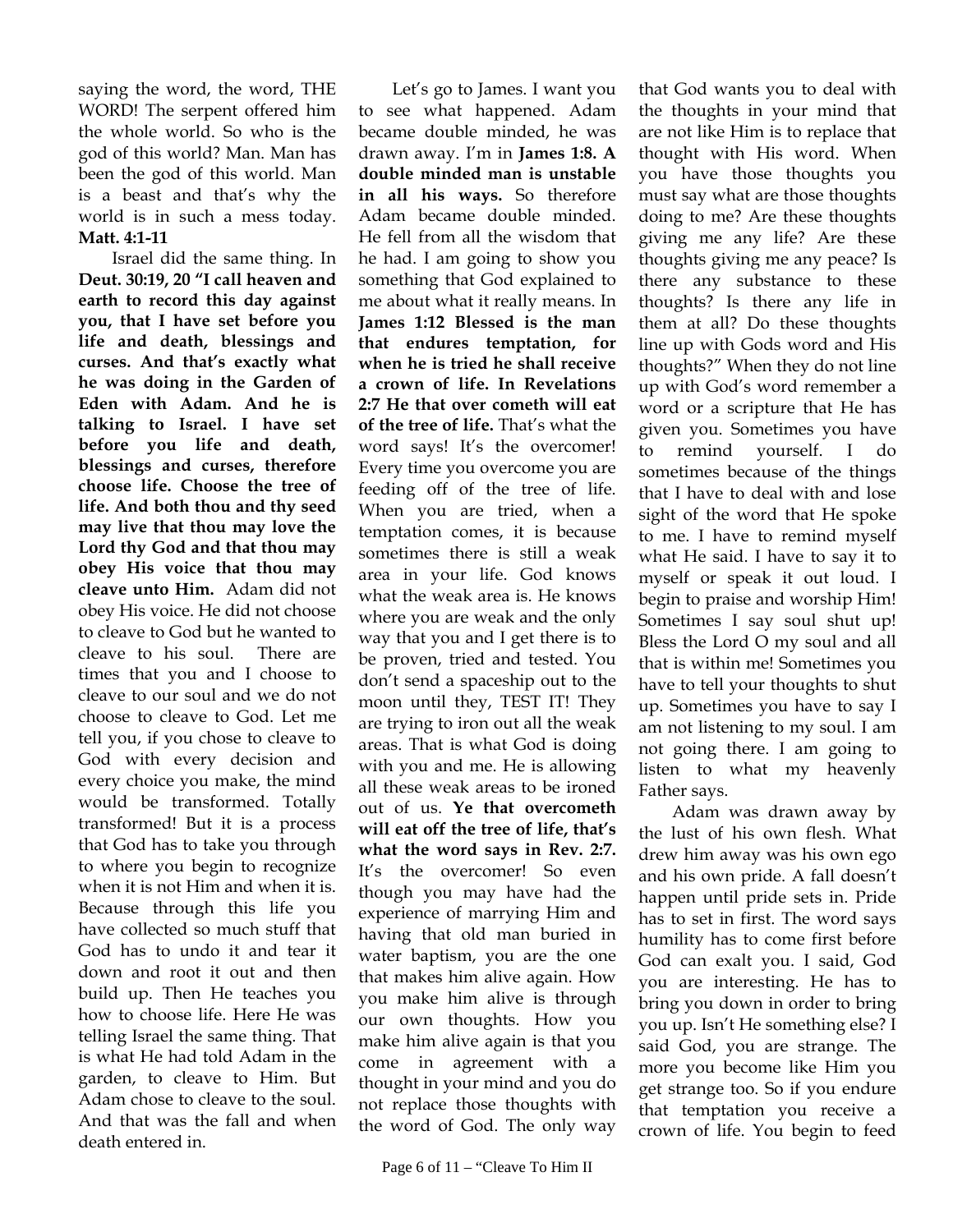off of the tree of life even more. Then you become more and more of that tree of life. **It says let no man say when he is tempted, I am tempted of God for God can not be tempted with evil. Neither tempted He any man. But every man is tempted when he is drawn away of his own lust**. So here Adam was tempted and drawn away by his own lust; by the lust of the flesh. That's what really happened in the Garden of Eden. To break it down for me and you, when lust has conceived it brings forth sin, and sin when it is finished it brings forth death. So when we disobey the voice of the lord we disobey God's word and we refuse to submit. Jesus said "There is only one that I am to worship" Do you want to know what happens when you let yourself sit on God's seat? You become god and you are worshipping yourself. Lord Have Mercy! Can you see that? You are worshipping yourself. Oh Lord! But you know what? God knows how to knock you off of that seat again. He knows how to get back on it again. I am glad he does! The bible says that your own sins will correct you. Lord have mercy! God you are something else! You do not leave anything out!

Every time I did something wrong it was because I did not ask Him to be in those decisions. Guess what? What goes around comes around. If I sow to the flesh I reap flesh, if I sow to the spirit I reap life**! Gen. 6:7, 8** I have come to the understanding that you say "Lord give me the strength." And immediately He gives you the strength. Do you want to know why? It is because

that resurrection power is inside of you. He is that resurrection power. He is alive! He is real! He is living! We live and move and have our being in Him. Hey, we have our battles, our spiritual battles, come on hear what I am saying. We do! Sometimes I get weary because the Lord has us to get in there. You know you are His battle axe and we won all the battles. We always end up in victory. You always end up on top. You are on top already, whether it looks like it or not. You are already on top because you already have the victory. It may not feel like it; it may not look like it, but let me tell you, you've got the victory. Come on! As long as you keep your eyes on Him and depend on Him, let me tell you, hey, everything is up! No wonder He said look up not down.

Look in Genesis. I want you to see this. I've asked God this question for some time. When the serpent came to Eve the fall had already started. Adam had set it in motion when he cleaved to her. It say's in **Genesis 3:1, 2** that the serpent, more subtle than any beast of the field, **"Can it really be that God said, you shall not eat from every tree of the Garden?** The woman said to the serpent, we may eat the fruit from the trees in the garden." The spirit of Satan operates in the field, the field is the world. There will be a question in your mind. Is any of this stuff true? I remember when I first started out in this and I started hearing these things I had questions. Ha! It's because the carnal mind can not understand the things of God. Actually carnal people say this is foolish; this is foolish stuff. It is

because only God can reveal it to you, only the Spirit of the Lord can reveal it to the humble. So it is foolish to the carnal mind. The serpent will ask a question, just like it was asked of Jesus. "If thou be the son of God…. **" That if"** is to put doubt in your mind. If God will help you when you need it. If God will be there when you need Him. Always to put doubt to where you will not trust that God is all sufficient for you and me. Then we begin to try to set in motion and to bring things about ourselves. Like Abraham did. **Gen. 16:1-4** 

The woman said in Genesis 3:2 unto the serpent, **"We may eat of the fruit from the trees from the garden**." In other words there are a lot of fruity people that are in the garden that I can eat from. Because they have peace and they have joy and I can enjoy them in the Kingdom of God. But then he goes on down in **Genesis 3:4** and it says the serpent said unto the woman **"You shall not surely die."** The serpent was a liar from the beginning. He was murderer from the beginning. That is what the word says. **Look at John 8:44 Ye are of** *your* **father the devil, and the lusts of your father ye will do. He was a murderer from the beginning, and abode not in the truth, because there is no truth in him. When he speaketh a lie, he speaketh of his own: for he is a liar, and the father of it.** 

 This is what I questioned God about for a long time. What does this mean? **For the serpent said, "Woman you shall not surely die for God doeth know that in the day that you eat of it your eyes shall be opened and you shall be like God. And you shall know good and evil."** Have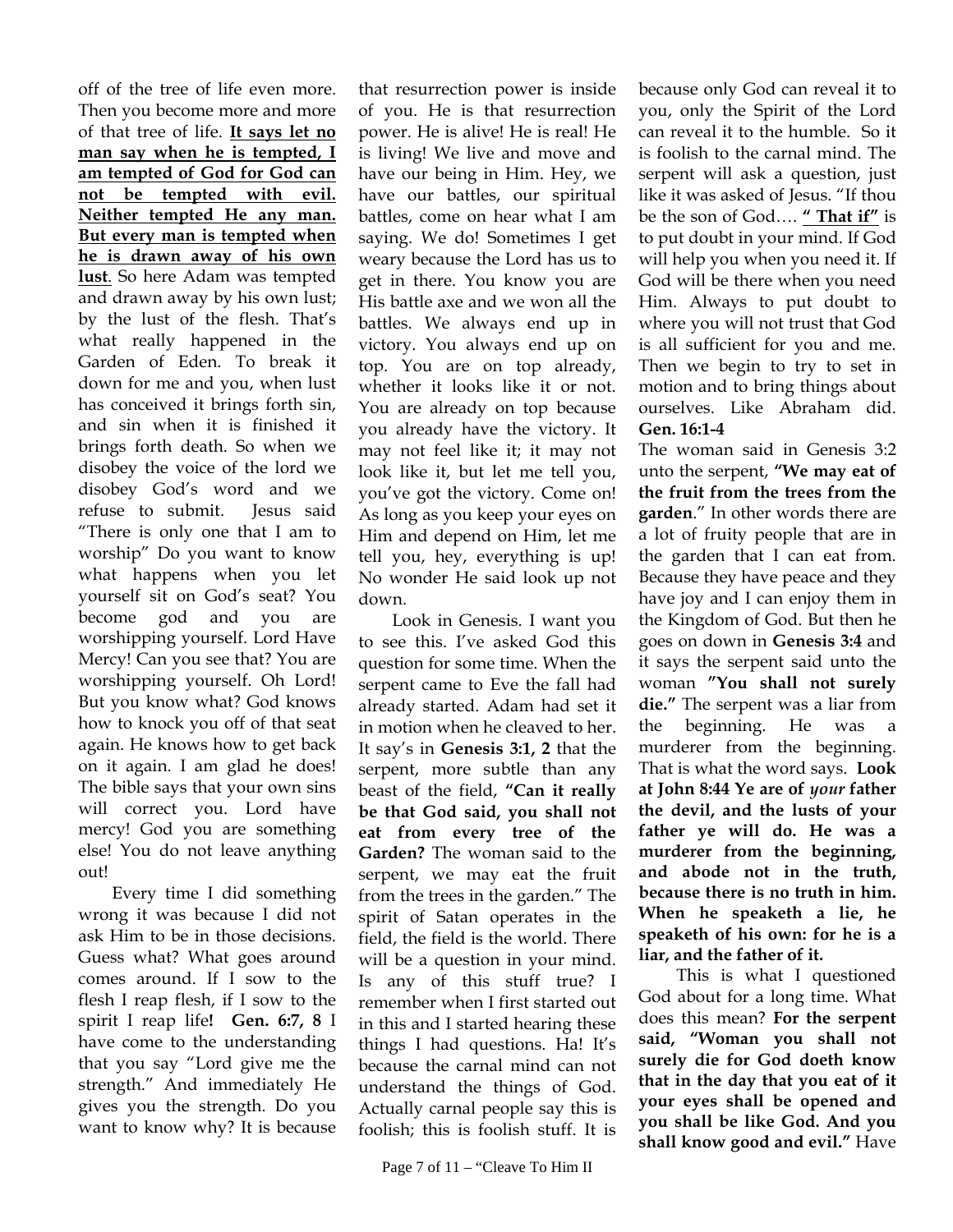you ever asked God what that means? "He was enticing her to go ahead and eat of that tree and Adam had set in motion to open the door for the soul to be tempted, because he had already made a choice to disobey Gods voice and His word. So basically what the serpent was saying there was true. What he was saying is "you will be god" and basically you do become god when you do not let God sit in the seat and for Him to possess you and rule over you. Jesus has brought you into His Kingdom and He is the King of kings and the Lord of lords. And He is to be Lord of your life. He is to be Lord over you. He wants to be in everything that you do, but we choose to leave Him. God gave us a free will to choose. Yes He did! He gave you a free will to choose but He wants you to cleave to Him. He doesn't want you to cleave to your soul. He doesn't want you to make decisions apart from Him. And therefore basically when you do separate yourself from Him you become a god.

They didn't like Jesus because Jesus was the son of man. God was in him and he was in God. He was God. When he was walking around they did not like him at all saying that "He was the Son of God." They wanted to stone him to death and it was not because of blaspheme but because He was saying that He was the Son of God. He turned and told them, "Isn't it in your law where it said, ye are gods? **John 10:34 The reason Jesus said that is because of the old serpent nature, that old individual that does not want to believe my heavenly Father, an individual** **that does not believe that God has sent me. You serpent people, don't you know that you are gods; because God does not rule you. God does not sit on your throne. He said, "Your Father is nothing but Satan because he is the father of lies.** 

Jesus talked about this in **Rev. 3:8 8 I know thy works: behold, I have set before thee an open door, and no man can shut it: for thou hast a little strength, and hast kept my word, and hast not denied my name.** Lord Have Mercy! Oh Jesus! Oh God! Are you all seeing it? No wonder we are to abide in Him. Jesus said **"I know your works, behold I have set before thee an open door and no man can shut it."** He's talking about the Keys of the Kingdom. "And no man can shut for thou has a little strength. Why do they have a little strength? It is because they are depending on God's strength. That is why Jesus had so much power. You see you do not want to use the carnal mind because the carnal mind has power. It has energy, but there is a different kind of power. Lord Have mercy! Let me tell you the kind of energy I want to talk to you about. It is the kind of energy that Jesus demonstrated. You have it in you. The kind of power that Jesus had was the power that came from the Kingdom of God. It was the power that came from Him abiding in God. He said, "I am in the Father and the Father is in me. I do nothing without Him" He did nothing in His own strength, absolutely nothing in His own strength. "I do always the thing's that pleases my Father." And because He continued to abide in His Father, He continued to walk in God.

Page 8 of 11 – "Cleave To Him II

This resurrection power came forth in Him.

I want to tell you about this energy and this power that is through the mind of Christ, through the Kingdom of God that is in you. You have the fullness of the Godhead inside of you. You have the Kingdom of God inside of you. **Like I told you last week, it is so big, it is so huge, and it's so awesome that man can not see it. God won't let him see it because it is so huge, so powerful and it is so big and it's more powerful than the whole universe. It is more powerful than anything that you can see with the natural eye. It is more powerful than any power that is in the universe or any power that man has ever dreamed of. It is the power of God Himself!** Jesus tapped into it because He had a relationship with His heavenly Father. If you can look at His personal relationship and see how close He walked with His Father, you will see how He totally relied on His Father. Therefore there is a power and energy that you need to get into but only through the mind of Christ not through the carnal mind. Going through the carnal mind is nothing but coming from the dark side but trough the mind of Christ the Kingdom of God is truth and righteousness. There are some people who will stand up for the Kingdom of God. There are some people who are going to embrace the Kingdom of God! There are some people who are going to stand up for the truth. There are some people who love God and want God to change them into His image and His likeness. They want to be just like Him! The whole creation is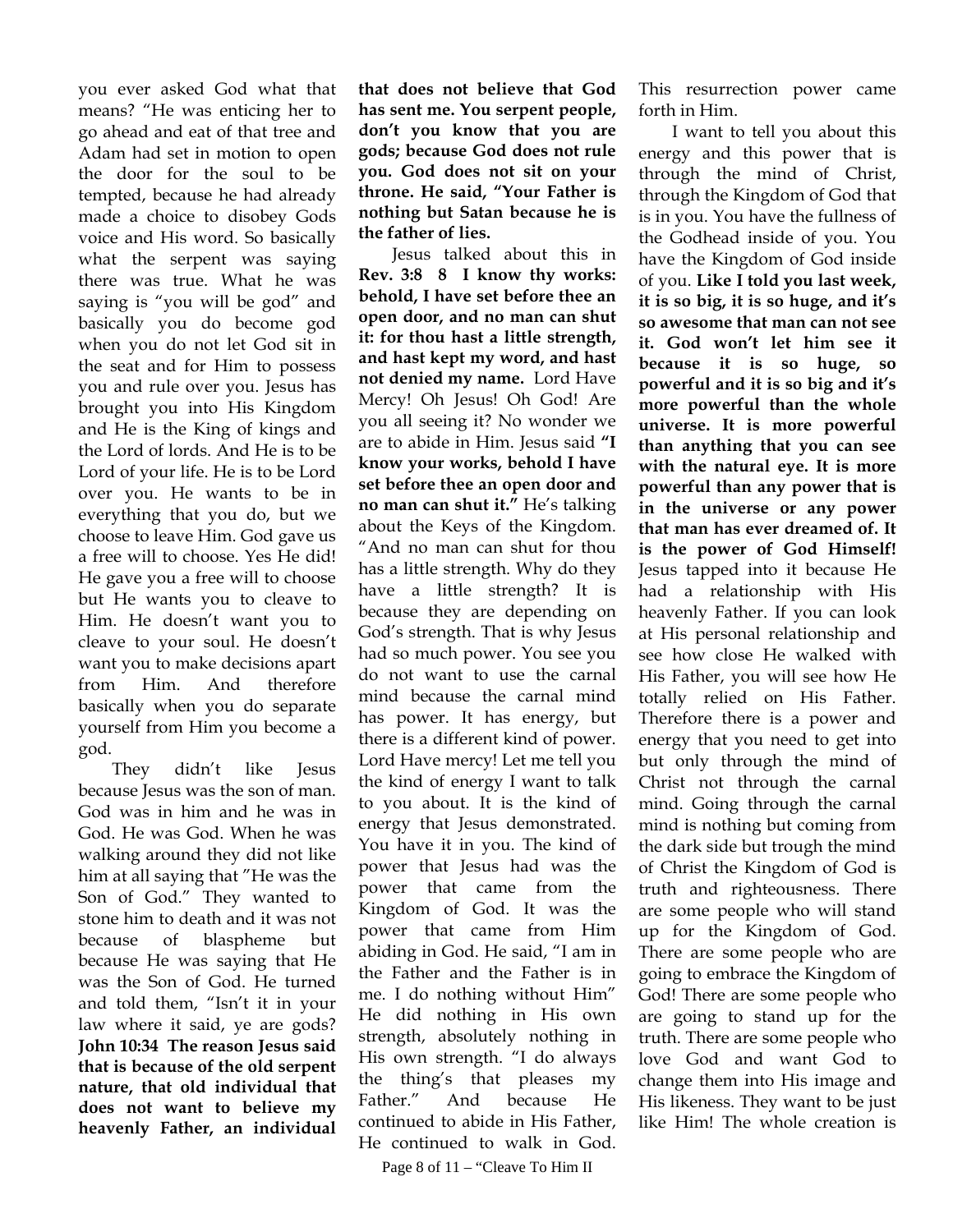groaning and waiting for the manifestation of the sons of God. The whole creation is waiting for God's sons to grow up and manifest the same power that Jesus manifested! Come On! It is going to be demonstrated in a greater way. It is going to be demonstrated in a greater way because it is not going to be one Jesus, it is going to be a whole bunch of Jesus'! Do you understand what I am saying! I am saying "A one corporate Man! It is not going to be from man, but by Jesus only! It is going to be a people where you are not going to see the temple but you are going to see the lamb! You are going to see God!

The kind of power that Jesus had, was where every disease had to back up. Come on hear what I am saying! Every disease had to back up; even the cells of cancer had to back up. Nothing could stand. There was one thing that He could not move at times and that was man himself. It's because man has a free spirit, will and a choice. But even the birds had to come into subjection. The tree had to come into subjection of that anointing and that resurrection power. The fig tree had to do exactly what He told it to do. The bread had to do exactly what He said it had to do. The fish had to multiply and the bread had to multiply. Jesus understood what He had inside of Him and you've got the same thing inside of you.

Unfortunately we are not tapping into it like God wants us to. The more you begin to walk in Him, the more you become one with Him and the more you depend and rely on Him the more it will come forth. It's going

to happen, it is on the horizon. God has been speaking to me in the past two weeks! He said "**Rejoice you children of Zion, rejoice, rejoice, rejoice, be glad you children of Zion! Lion of Judah rejoice!"** Do you want to know why? He's about ready to pour out the early and the latter rain. The early and the latter are about to hit, about to come on the scene. It has to! It is going to get worse out there but God has to let it get worse. People will not be able to see His power unless it gets darker! You see, the only reason people in other countries see it more than we do is because they need Him more than we do. But God is bringing America to her knees. So we need Him! We need Him more than we ever have in our whole life. Do you understand what I am saying? Lord Have Mercy! Glory to God! Glory to God! Jesus! Jesus! Jesus! **Oh the time will come and already is!** The Lord will use you to speak to storms and they will have to be still. But you do it through the mind of Christ, the word of God. The more you become one with Him you will not have to think about it. You don't have to pray about it. You just do it! It just happens.

So He said "Behold I will make them of the synagogue of Satan." Do you know what Jesus called the religious people back then? The synagogue of Satan! Why did He call them the synagogue of Satan? It was because of Adam, that Adam nature, that religious nature. Come on hear what I am saying! **Never being changed into the image and the likeness of their heavenly Father.** Hey, let me tell you, the bible says that Satan can

appear as an angel of light. The bible says that there will be false prophets, false teachers and false shepherds! Come on hear what I am saying! They will appear as an angel of light. They have a message. The only message that Christ had was the Kingdom, the only message that Christ had was to change people into His glory and into His nature. That was His message! Today we have so many messages, that are a form of Godliness but denying the power thereof. I remember that I went to this one church after the Lord had healed me. I was just sharing with them what God had done for me. They said,"Oh sister that is not for today, which was back in the book of Acts. We don't need that now." So it is amazing what some ministers stand and preach about. People go and warm a seat week after week and they don't see and they don't change. God is trying to change you. When He has changed you, you will be able to handle your situations with joy. In His time the situations change. Now some of you have been waiting for your situation to change for a long time but don't give up. Hold your confidence until the end because if you don't you are not going to get it. Hold on to your confidence until the end. Through the whole process of making you wait He is working patience in you. What He is doing is changing your nature and causing you to trust Him. It is causing you to lean and to rely on the word no matter what. I have to remind myself pretty often of certain things. That is what keeps me going.

Let's go back to **James 1:18** for a minute, so we know that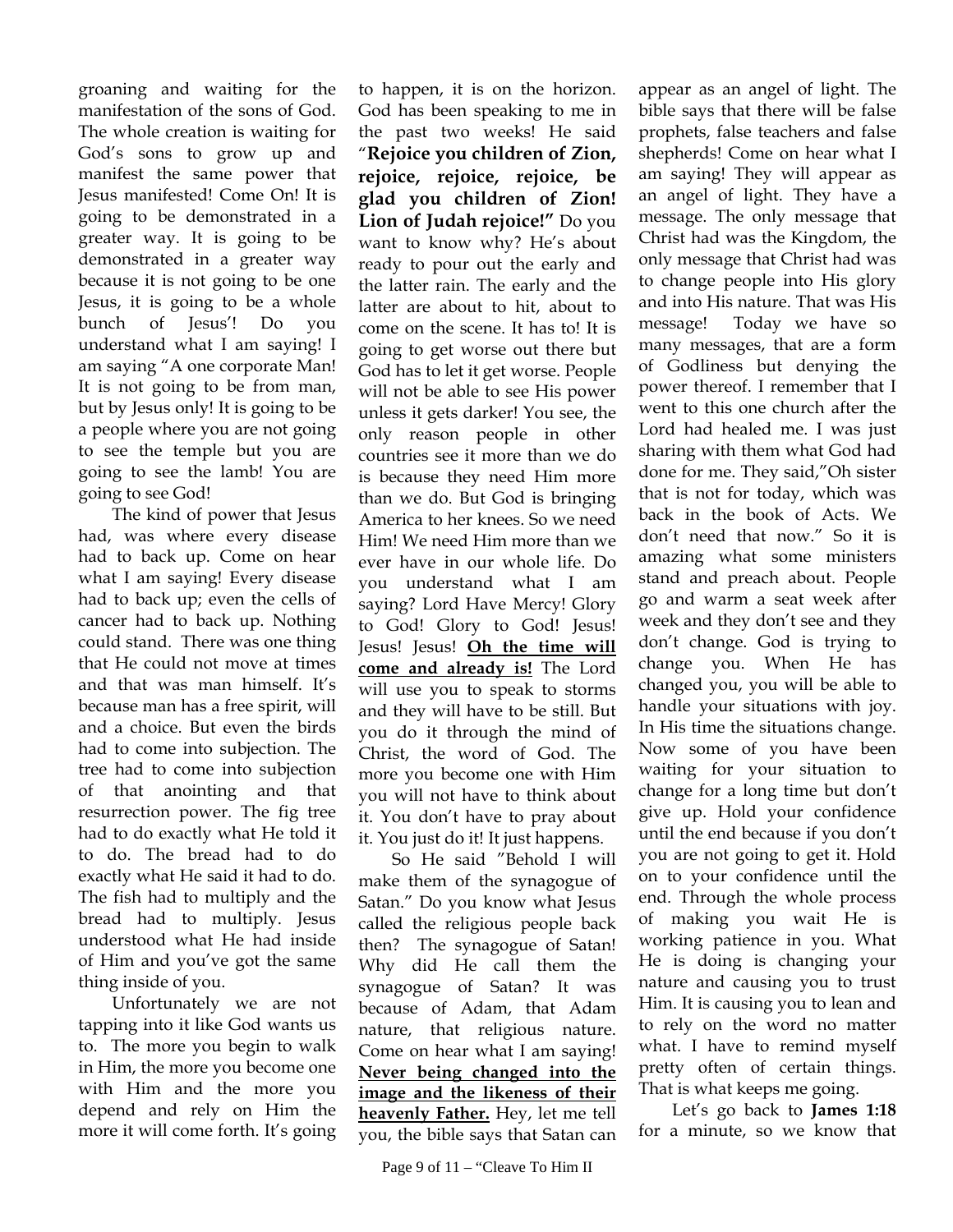Adam was drawn away by the lust of his own flesh, of his own will. God begot us with the word of truth that we should be the kind of first fruits of His creatures. So God intended for you to be the first fruit company. The first fruit company enters into the first resurrection. They enter into that same realm and stay in that realm that Adam had in the beginning. They don't ever come out again. God is making you a pillar in the temple and a pillar only becomes strong through storms. Now listen to this, in **James 1:22** it says "**Be ye doers of the word and not hearers only, deceiving your own selves."** So who deceived Adam? We go around blaming the devil for everything and Adam deceived himself. You are your worst deceiver! You! Your self will! Do you see that? He did not obey God. He did not listen to the voice of the Lord; he did not obey the voice of the Lord. He made the decision to cleave to his wife. What happened to him? It says in **James 1: 23**, for a hearer of the word and not a doer, he is like a man beholding his natural face in a mirror. **Verse 24 or he beholdeth himself and goeth his way.** Under line that little word "his way" What happens to him when he goes his way? He immediately forgets what manner of man he was. Lord Have Mercy! When Adam chose to cleave to his self will, his soul he chose to disobey the voice of the Lord, which is the Lord's word and His thoughts. Then he totally forgot who he was. Because the mirror is the word and the spirit. When you choose your way then you literally forget that you are the Christ in

the earth and that you are one with Him. He has called you to be a son for His glory. He has called you for His purpose not your purpose. Whatever job that you are in or whatever position that you are in is because He has placed you there. He wants people to see Him through you. The problem is, it's always about me, me, me! That's who Adam is! It is all about self. It is all about me and it is never about Him. You have no idea how many times that God would tell me to do things and my soul many times would not want to do it. I'm not that way anymore. I know when I first started out, the Lord would say I want you to do this, I would think you've got to be kidding. I don't want to do that God. But you know what, I learned through the hells that he let me go through. I tell you! He let me go through one that I haven't forgotten. We had people who were coming to the meetings for ten years and we never asked for any tithes and never even mentioned money. And so we were prospering, but the people were coming; we cooked meals for them and served them food. We served them the spiritual food and then we would serve them the natural food. So one morning I was in the spirit and I was there cooking and trying to get ready for them to come. They would get the spiritual food and then get the natural food, at that time we were prospering in the business. The Lord spoke and said you're getting all the blessings and they are not. You need to teach them that they need to give to the Kingdom. They need to give to my Kingdom so that I can bless them as I have

blessed you. So you need to teach them how to do that. And so we taught them about tithing. And guess what! We lost everybody but three people. You know most ministers would quit after something like that. But I have never quit. I have threatened to quit. I have told the Lord "that's it." I had three people left and I said God "that's it" I do not feel like going on. My husband and my children were going to Front Royal and they were having a great weekend, having a great time and I've got to come back to minister and do this and do that. So I said Lord that's it! In my heart I knew that I was not going to give up. Well guess what he allowed to happen to me? I had boils that came under my armpits. Now they could have come on another part of the body but they were under the arm pits. I had two boils under each arm. You talk about pain! I was hurting. I asked the Lord why? He said, I do not want you to disobey me. You won't be sorry if you obey me. You know what? I learned what Job went through. I only had four, I'm sure he had many more than that. Yet he never came against God. He never said one word against God. His wife was telling him to tell God off. Well your wife, which is your soul might say get mad at God, tell Him off. God allows you to go through some things but remember, He said, if you suffer with Him you will reign with Him. You have to go through certain things if you want to reign with Christ.

Do you understand that? So I began to praise God and rejoice and continued on with the three people who were left. Then God